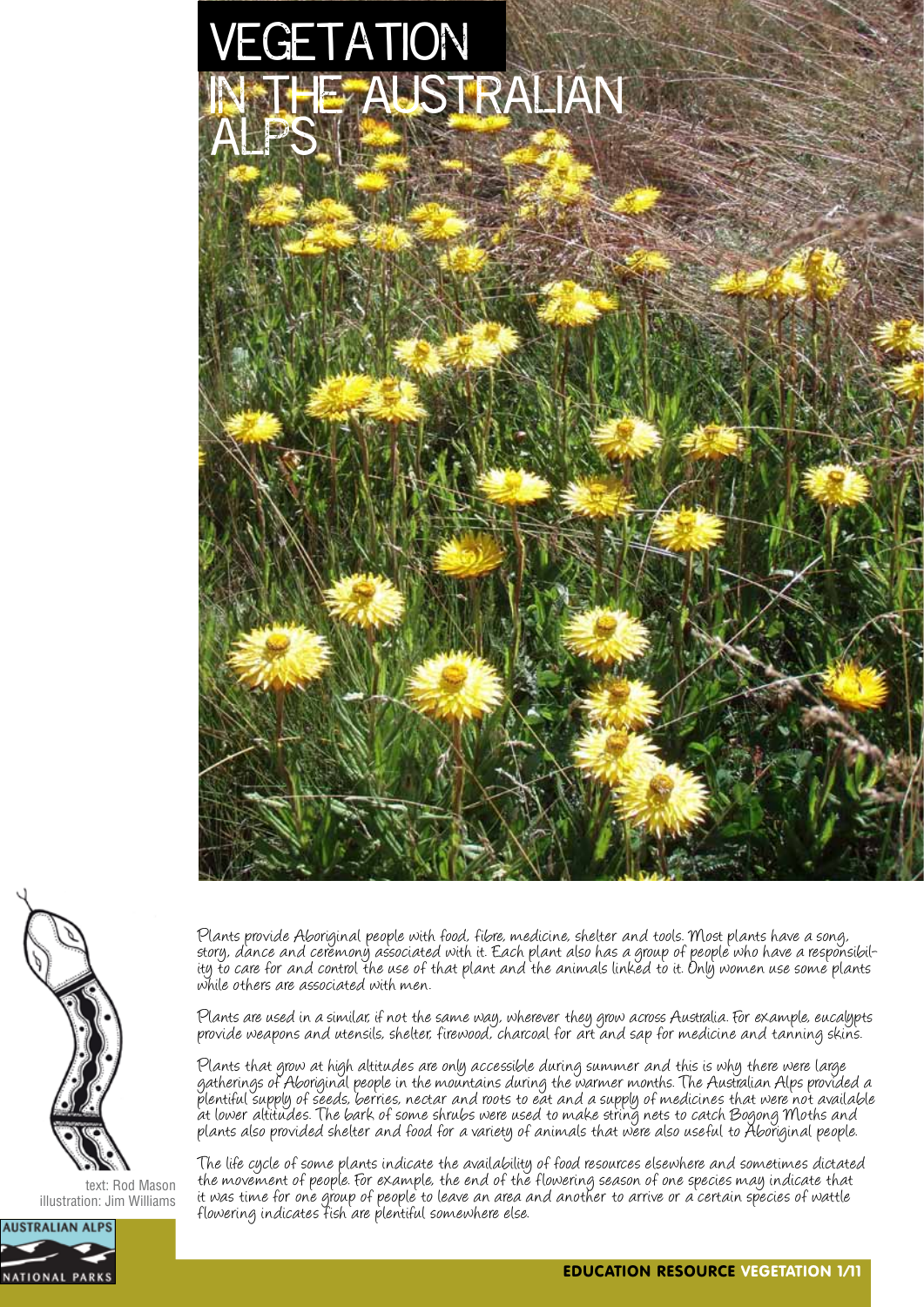

Summer visitors to the Australian Alps are often greeted by mass displays of yellow Billy Buttons, pink Trigger Plants, white Snow and Silver Daisies and many other species of flowering herbs and shrubs. Species from across nearly all Australian plant families grow here either in the eucalypt forests of the montane slopes, or the open woodlands and herbfields of the alpine and subalpine plateaus. Although most of the plants of the Alps are recognisably similar to those growing in other areas of Australia, the species that grow here have evolved special characteristics in response to this harsh environment.

Cold weather, high precipitation, persistent snow, frost, strong winds, steep slopes and big variations in temperatures - these factors restrict growth and present other challenges to the plants which grow in the Australian Alps. Alpine plants are by necessity adapted to grow in these extreme conditions.

#### **ALTITUDINA** zones

The Australian Alps (and mountain areas throughout the world) are characterised by a sequence of vegetation communities with distinct altitudinal zones. Travelling up the mountains, you can readily observe the zones and the different vegetation communities within them. They are characterised by changes in height and species of the dominant eucalypts, the growth forms of certain plants and the density and type of understorey. These changes are linked to changing climatic factors and soil characteristics. Zones can also be recognised by the different colours of the canopy at each level from foothills to high peaks.

There are four distinct zones as you travel up the mountain; lower slopes or tableland, montane, subalpine and alpine. The most obvious change is the transition at the tree line or upper altitude where trees grow. Above the tree line is the true alpine zone where there are no trees and vegetation is primarily of dwarfed shrubs and ground-hugging herbs.



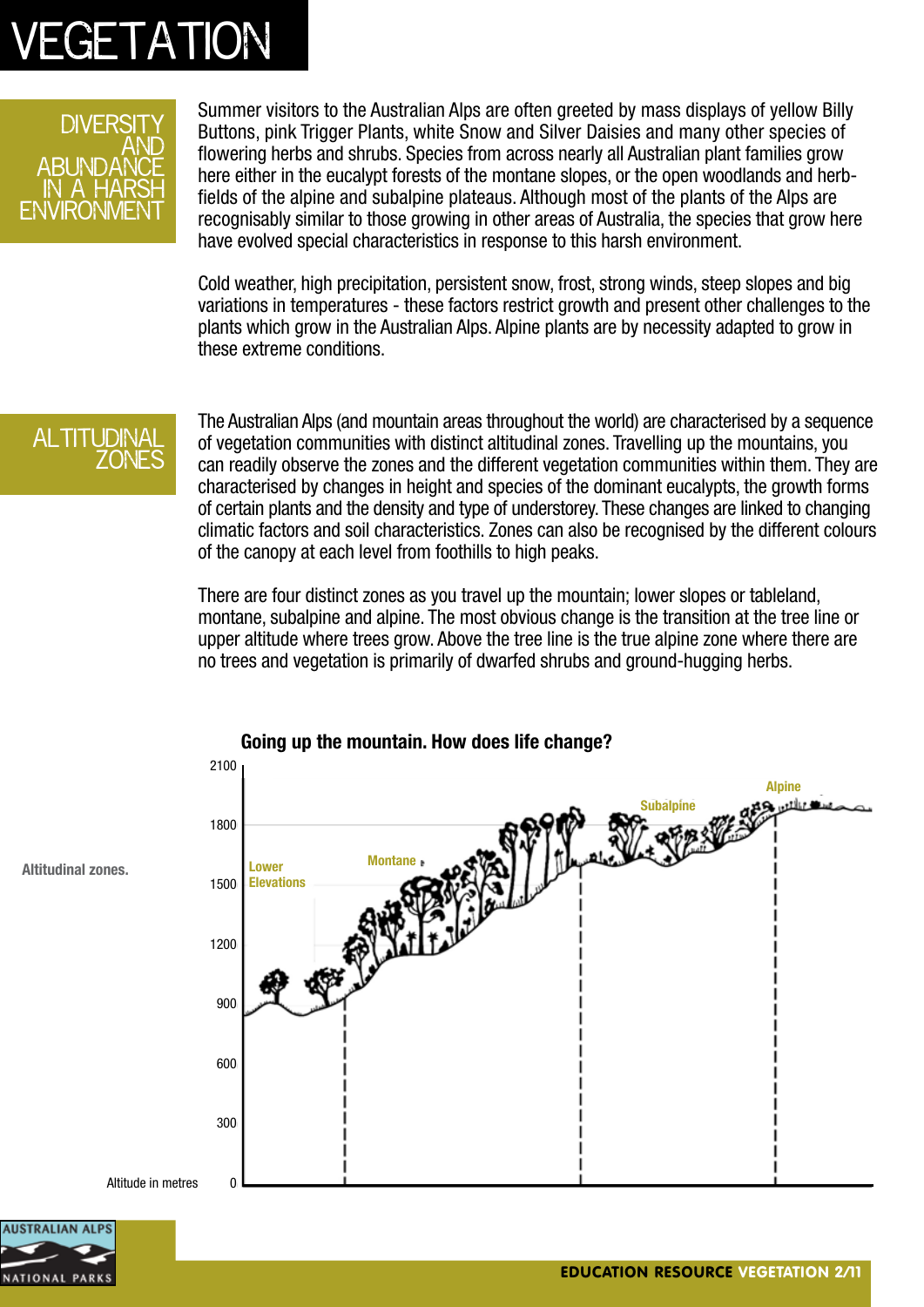

**Montane zone:** As you move up to the montane slopes where precipitation is higher, the forest generally becomes taller, wetter, darker and more dense and it is these montane forests which form the most extensive zone in the Australian Alps. The dominant trees, a mixture of eucalypts, are taller and grow closer together. The understorey is made up of ferns and small trees. High rates of organic breakdown, characteristic of wet forests, result in deep soils.

At the highest elevation of the montane slopes, just below the subalpine zone, there is a band of tall open forest dominated by Alpine Ash (also known as Woollybutt because of its butt of rough, fibrous bark). This narrow band of forest has high precipitation levels with temperatures that allow rapid rates of organic breakdown and vigorous plant growth. Consequently there is a lot of organic matter that can be quickly turned into soil. The soils are deep with plenty of water available to plants and the trees are able to grow tall - the Alpine Ash are the tallest eucalypts in the Australian Alps. The understorey of this forest, however, is much sparser than that of the tall open forests at the lower altitudes, with only a few small trees, shrubs and herbs forming a groundcover.

**Subalpine zone:** Above about 1500 metres there is an abrupt change from tall forests to a low-growing subalpine woodland dominated by Snow Gums. The plants growing here have to endure low temperatures all year round, and much of the precipitation is in the form of snow and ice. The trees are stunted and often twisted away from prevailing winds. The understorey of this zone is either low-growing shrubs or grasses and herbs.

In the alpine zone above the tree line, it is always treeless but cold air drainage also produces treeless communities in valleys below the tree line. On clear, still nights cold air drains into basin-like valleys, creating alpine conditions at lower elevations. Snow Gums grow on the rims of such valleys and on the knolls above them, thus inverting the treeline. These treeless valleys are called frost hollows and are a major feature of the subalpine zone.



**Alpine zone:** The most abrupt change in the landscape is seen above the tree line. The alpine zone, subject to the coldest temperatures and the most persistent snow, is too cold for trees. The tree line generally coincides with the mean mid-summer temperature of about 10°C. At this level, where snow cover remains for four months of the year, the leaves of most plants are blocked from direct sunlight and thus unable to photosynthesise all year round. This restricts the development of large root systems, trunks and branches - all features of a tree. The altitude of the tree line depends on latitude and local climatic factors.

In the absence of trees, the alpine zone is a mosaic of heathland, grassland, herbfield and bogs, interspersed by bare protruding rock and rock pavements. The vegetation reflects drainage patterns of water and cold air as well as variations in the soils, topography and degree of exposure. The plants here are mostly ground-hugging and reach no more than a metre in height. Soils are shallow and vary enormously. There are stony soils on peaks and ridges, loamy soils on gentle slopes and peats in the low-lying bogs.



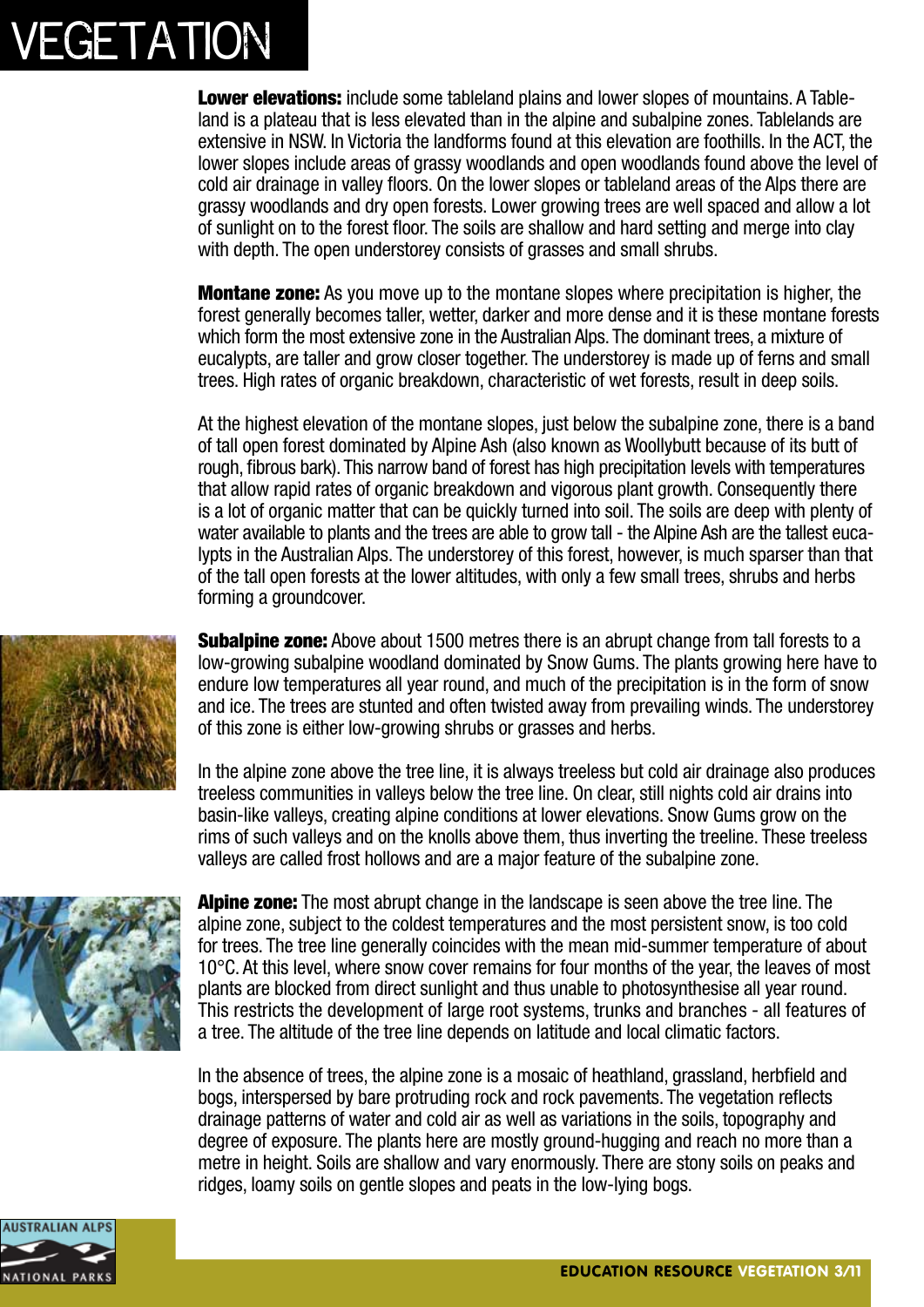On the exposed rocky ridges and scree slopes, soils are sparse, shallow and well-drained. Here vegetation communities tend to be scattered shrubby heathland and ground-hugging feldmark or snowpatch communities. The most extensive communities of the alpine zone are tall alpine herbfields and tussock grasslands that grow on sheltered, gentle slopes and hilltops where soils are moderately deep and well-drained. At the bottom of the basin-like valleys, and on poorly drained slopes where soils are deep and waterlogged and decay of organic material is incomplete, Sphagnum bogs and wet heathlands are found.

**Comparison of temperature and precipitation**





Vegetation communities reflect localised differences in climate, landform and aspect. Communities are described by the most common life form of the plants in that community; either trees (woody, one main stem, tall), shrubs (woody, multiple stems, short) or herbs (non-woody, small and short-lived). The structure of the various vegetation communities is generally the same throughout the Australian Alps, but the key species in each community differ slightly from Victoria to New South Wales and the ACT. Also, there are no true feldmark communities in Victoria or the ACT and, the alpine herbfields are much less extensive. Instead, heath communities are prominent in the Victorian high country. Short alpine herbfields are found on the exposed ridgetops and late lying snowpatches that would generally support feldmark communities in New South Wales.

#### Variation within the zones

Variations in vegetation communities within altitudinal zones are associated with variations in topography, soils and aspect. The topography of the Alps varies enormously, from sheer escarpments and deep gorges to rolling hilltops and shallow basins. The relief of differing land forms contributes to the development of a range of soils that vary in depth, structure and content, all of which are important factors in determining vegetation communities. In the alpine zone, for instance, shallow soils found on rocky, exposed ridges and scree slopes support shrubby heathland. The soils of the gentle slopes and rounded hilltops are deeper and loamy and carry alpine herbfields and tussock grasslands. Bog plant communities are found on peats developed in the bottoms of basin-like valleys.

#### Aspect and vegetation



Aspect is a major factor governing vegetation communities. For example, forests of the steep montane slopes vary from wet tall forests on the south- east slopes to dry tall forests on the north-west slopes. Conditions are always drier on the north-western slopes. The sun rises in the east, shining on the eastern slopes in the early part of the day when temperatures are low and there is still ample moisture around from the night before.

Temperatures remain moderate and the vegetation stays moist. As the sun moves into the western sky, the temperatures for the day reach their maximum, the hot sun streams down directly on the western slopes, and any excess moisture is quickly evaporated. At the top of the mountains in the alpine zone, the drier, north-west aspect is generally also exposed to prevailing winds, often carrying snow and ice. Here you find the hardiest species best adapted to exposure. On the leeward side (sheltered from prevailing winds and the hottest sun), species tend to be taller and less hardy.

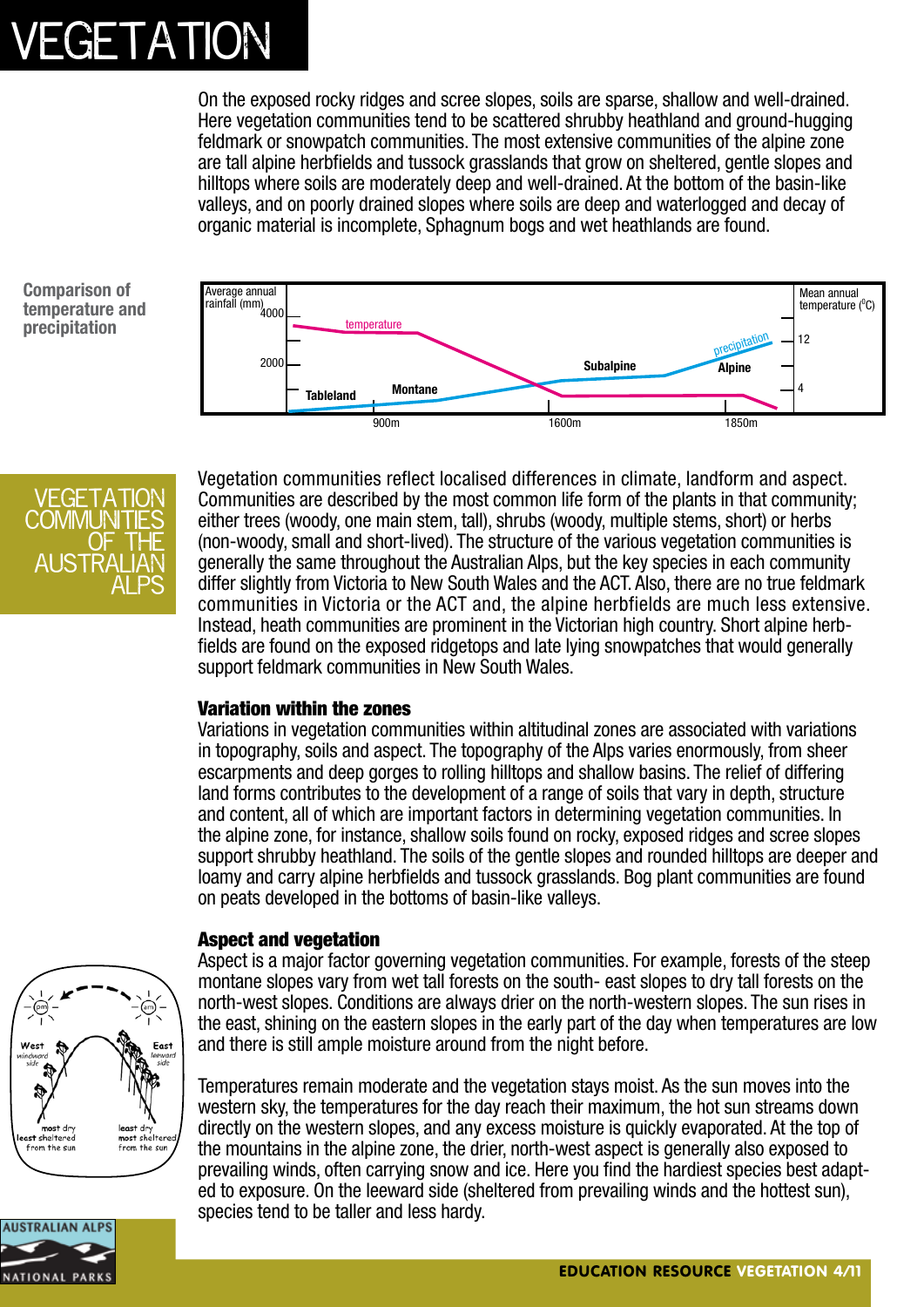At the highest elevations, snow is blown off the exposed aspect on to the leeward side (usually the south-east facing slope) where it accumulates in deep drifts. These drifts, known as snow patches, are sheltered from the hottest sun and remain almost all year round, melting only at the height of the alpine summer. The short alpine herbfield or snowpatch community generally grows below snow patches where the environment is much colder than elsewhere. Some plants of snowpatch communities, such as the Marsh Marigold, grow and even flower beneath the melting snow.

**Woodland:** These occur in the river valleys and foothills or tableland in and around the Australian Alps. Woodland is an open community of shorter trees (10 – 30m), with a generally grassy understorey. Key species are Mountain Swamp Gum (*Eucalyptus camphora*) (Vic) or Yellow Box (*Eucalyptus melliodora*) (NSW, ACT) and River Red Gum (*Eucalyptus camaldulensis*).

**Open forests (Dry Sclerophyll):** Open Forests occur on the drier north and west-facing steep montane slopes and gentler lowland hills. They are characterised by fire resistant eucalypts, woody shrubs and grasses that tolerate drier conditions. Key species are Red Stringybark (*Eucalytptus macrorhyncha*), Broad-leaved Peppermint (*Eucalyptus dives*) (Vic) and White Gum (*Eucalyptus rossii*).

**Tall open forests (Wet Sclerophyll):** Tall open forests occur on the extensive, moist south and east-facing slopes of the steep montane zone on deep, well-structured soils built up from aeons of deposition from above and litter induced by high precipitation and moderate temperatures. The environment is moist and the understorey generally lush and thick and characterised by ferns and other moisture-loving plants. The plants of this zone are usually fire sensitive. Key species are Narrow-leaved Peppermint (*Eucalyptus radiata*) (Vic), Candlebark (*Eucalyptus rubida*) (Vic), Brown Barrel (*Eucalyptus fastigata*) and Mountain Gum (*Eucalyptus dalrympleana* (NSW, ACT) and Manna Gum (*Eucalyptus viminalis*).

**Alpine Ash forest (AKA Wet Scherophyl forest):** Alpine Ash Forest, dominated by Alpine Ash (*Eucalyptus delegatensis*) and Mountain Gum (*Eucalyptus dalrympleana*), occurs in the moist, upper levels of the montane zone. This forest is characterised by tall, straight trees and a fairly open understorey of grasses, herbs and some shrubs. Soils built up from higher level deposition and litter build-up induced by high precipitation and moderate temperatures creates a fertile environment. Alpine Ash exhibits seed dormancy which, in contrast to other montane species, enables it to tolerate the colder temperatures of higher elevations. However Alpine Ash is very fire sensitive, so regeneration is reliant on the seed bank in mature trees.

**Subalpine woodland:** occurs on the more sheltered areas of the undulating plateaus of the subalpine zone. It is dominated by Snow Gum (*Eucalyptus pauciflora*), the only species of tree able to grow at this altitude, the understorey is typically a grassland or herbfield community. At the highest and coldest elevations, Snow Gums grow in shrub or mallee form (stunted with many stems). They are not found in rocky, stony or waterlogged areas.

**Alpine shrubby heathland:** is found in the less sheltered areas of the subalpine zone and in the alpine zone on the shallow, stony, well-drained soils of stony slopes and on rocky ridges. Dominated by shrubs, the community is sparsely populated by woody heaths interspersed with herbs and tussock grasses. The key species are Yellow Kunzea (*Kunzea ericifolia*), Alpine Grevillea (*Grevillea australis*), Leafy Bossiaea (*Bossiaea foliosa*) (Vic), Common Oxylobium (*Oxylobium ellipticum*) (NSW) and Mountain Plum Pine (*Podocarpus lawrencei*).

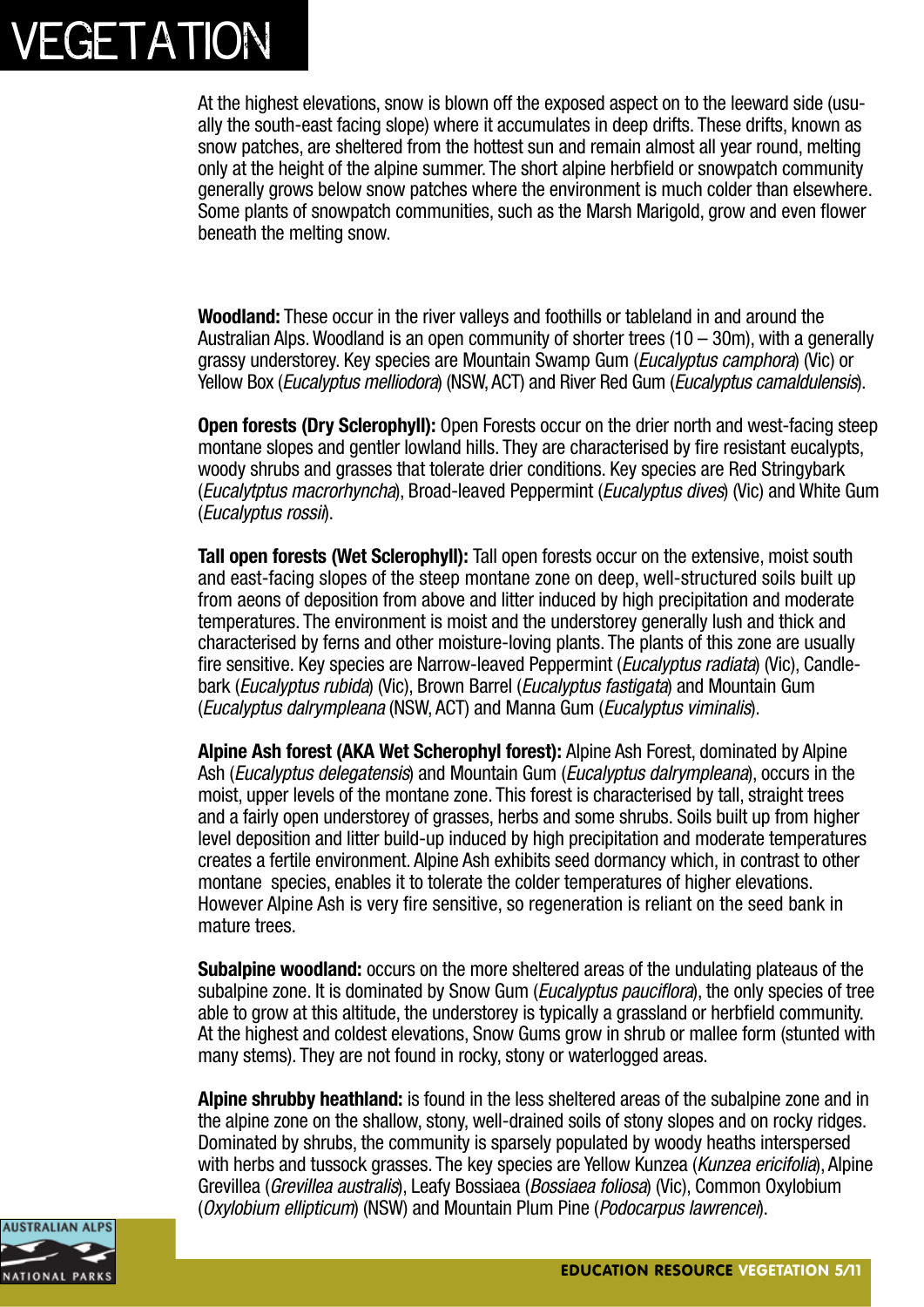**Tussock grassland:** Tussock Grassland occurs on the less well-drained areas of the subalpine zone and is often associated with cold air drainage basins below the tree line The community is characterised by separate grass tussocks, the tops of which form a closed canopy of interlacing leaves. Shade-tolerant herbs may occupy the spaces between the tussocks. The key species are Prickly Snow Grass (*Poa costiniana*) and Mountain Gentian (*Gentianella diemensis*).

**Tall Alpine herbfield:** occurs on well-drained slopes and rolling hilltops of the subalpine and alpine zones in relatively sheltered sites without exposure to strong winds and waterlogged or stony soils. The community is characterised by tussock grasses and small herbs growing together to form a continuous cover. The key species are Snow Daisies (*Celmisia* spp), Snow Grasses (*Poa* spp.) and Billy Buttons (*Craspedia* spp.).

**Alpine bog:** these bogs occur in the subalpine and alpine zones on permanently wet sites and is dominated by hummock forming Sphagnum Moss (*Sphagnum cristatum*) growing with sedges, rushes and wetland heaths. Bogs are generally spring-fed seepages on hillsides and edges of valleys. In still wetter parts - such as valley floors - Sphagnum disappears and the sedges form a fen. Other key species are Pineapple Grass (*Astelia alpina*) (Vic) and Swamp Heath (*Epacris paludosa*).

**Short alpine herbfield:** is found in the alpine and subalpine zones, specifically below long lasting snow patches. Here the environment is colder and thus the growing season shorter and soils frequently wetter than in Alpine Herbfields. The key species are Alpine Marsh Marigold (*Caltha introloba*), Alpine Wallaby Grass (*Danthonia nudiflora*) (Vic), Alpine Plantain (*Plantago* sp.), Alpine Trachymene (*Trachymene humilis*) (Vic) and White Purslane (*Neopaxia australasica*) (NSW).

**Feldmark:** Feldmark communities only occur in the alpine zone of NSW on exposed ridges at the highest elevations where they are exposed to high winds, coldest temperatures and severe frosts. They are characterised by an open community of sparsely growing, dwarf plants dominated by cushion-forming or prostrate species only a few inches high with bare earth and rock in between. The key species are Rock Heath (*Epacris petrophila*), Chionohebe (*Chionohebe densifolia*), Spreading Coprosma (*Coprosma pumila*) and Hard Cushion Plant (*Colobanthus pulvinifica*).



**Vegetation communities of the Australian Alps.**

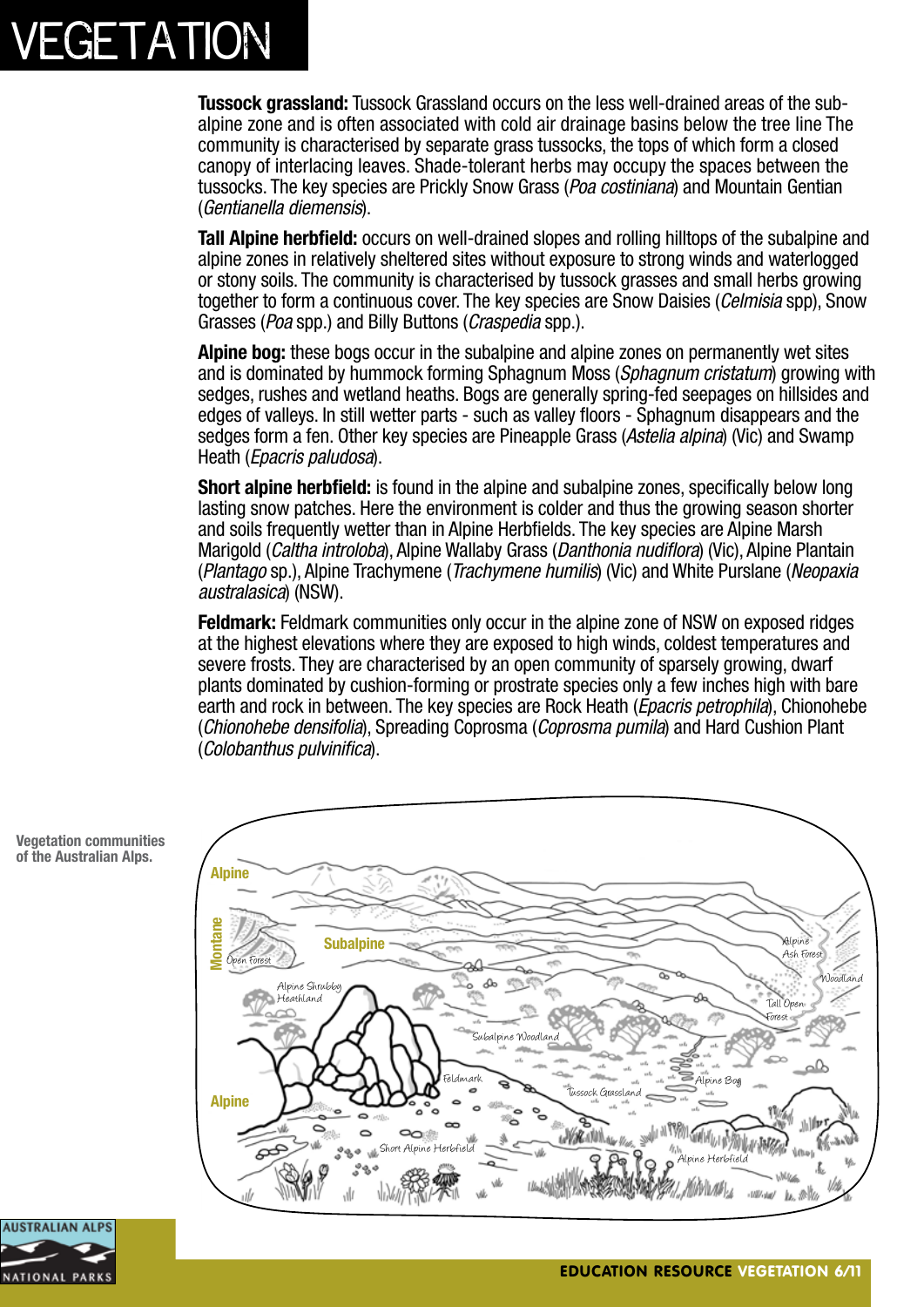#### **ADAPTATIONS** <u>OF</u> <u>ALPINE</u> PLANTS

The combination of geographical isolation and adaptation to extreme conditions has led to the evolution of a considerable number of plant species that do not occur anywhere else. These are known as endemic plants. Ten percent of the plants in the Australian Alps are endemic, a much higher percentage than in most other areas.

Plants of the alpine and subalpine zones have developed a number of behavioural and physical adaptations in response to the characteristically low temperatures, extreme summer temperature fluctuations, high levels of precipitation (winter snow and summer rain), frequent frosts and strong winds of these high elevations. These adaptations are repeated in high mountains throughout the world. Although the climate of the Australian Alps is comparatively mild, our alpine plants display most of these universal characteristics.

#### **CHALLENGE**

**ADAPTATION**

#### **extremely short growing season following a long cold and snowy winter-spring period strong winds rapid growth period**  Most species are dormant in winter, then grow rapidly, flower and set seed ,during the short, warm (or summer) season of 4-5 months from November to April. Some species such as the Marsh Marigold (Caltha introloba) flower whilst still under the snow. **seed dormancy and stratification** The seeds of many alpine plants remain dormant over the winter period and will not germinate until subjected to stratification, a 6-8 week moist period at low temperatures, which breaks the dormancy. Species that require stratification include the Mountain Banksia (Banksia canei) and the Snow Gum (Eucalyptus pauciflora). Overwintering beneath the snow provides a natural stratification treatment and the seeds are ready to germinate quickly at the onset of spring. This mechanism protects them against germination late into the growing season, just before snow comes. **vegetative growth** Some plants such as eucalypts and some wattles regrow vegetatively from stock root or send out runners that shoot up. **growth form and size**  Rosette plants, tussock grasses and dwarf shrubs are common plant types in the alpine zone. Small size and a ground-hugging habit are essential for most alpine plants to avoid the strongest winds and take advantage of the warmer conditions close to the soil. Other plants such as tussock grasses grow with their stems clumped together. This provides protection from winds and frost. **flexible stems**  Taller shrubs have flexible stems so that they bend rather than break under the weight of snow. Snow Gum branches are not so flexible, and many are pruned each year during heavy snow falls. The leaves of the tussock grass, both living and dead, provide protection against low temperatures and needle ice for new growth at the tussock base. **Optimum photosynthesis and respiration at lower temperatures**  Optimum photosynthesis rates of alpine plants happen at lower temperatures period than for plants in nonalpine zones. Even so, only a limited amount of energy can be harnessed because of the shorter daily photosynthetic periods and shorter annual growth periods. This results in less growth over long periods of time. Hence dwarf alpine shrubs such as the Mountain Plum Pine (Podocarpus lawrencei) may be much older than they appear. **Early development of root systems in seedlings**  A well developed root system is essential for contending with needle-ice heave. Most of the early growth of alpine plants is below the soil surface. **Drought tolerance and cold hardiness**  The leaves of alpine and desert plants have similar adaptations to help reduce moisture loss through the leaf surface. Leaves are often small and thick and leathery, or folded, or rolled. Hairs on leaf surfaces help reduce moisture loss by restricting air circulation across the surface, which reduces evaporation. **snow and ice shorter daily photosynthetic periods needle ice will lift and break root of poorly anchored young plants water locked up in snow and ice is unavailable to plants**

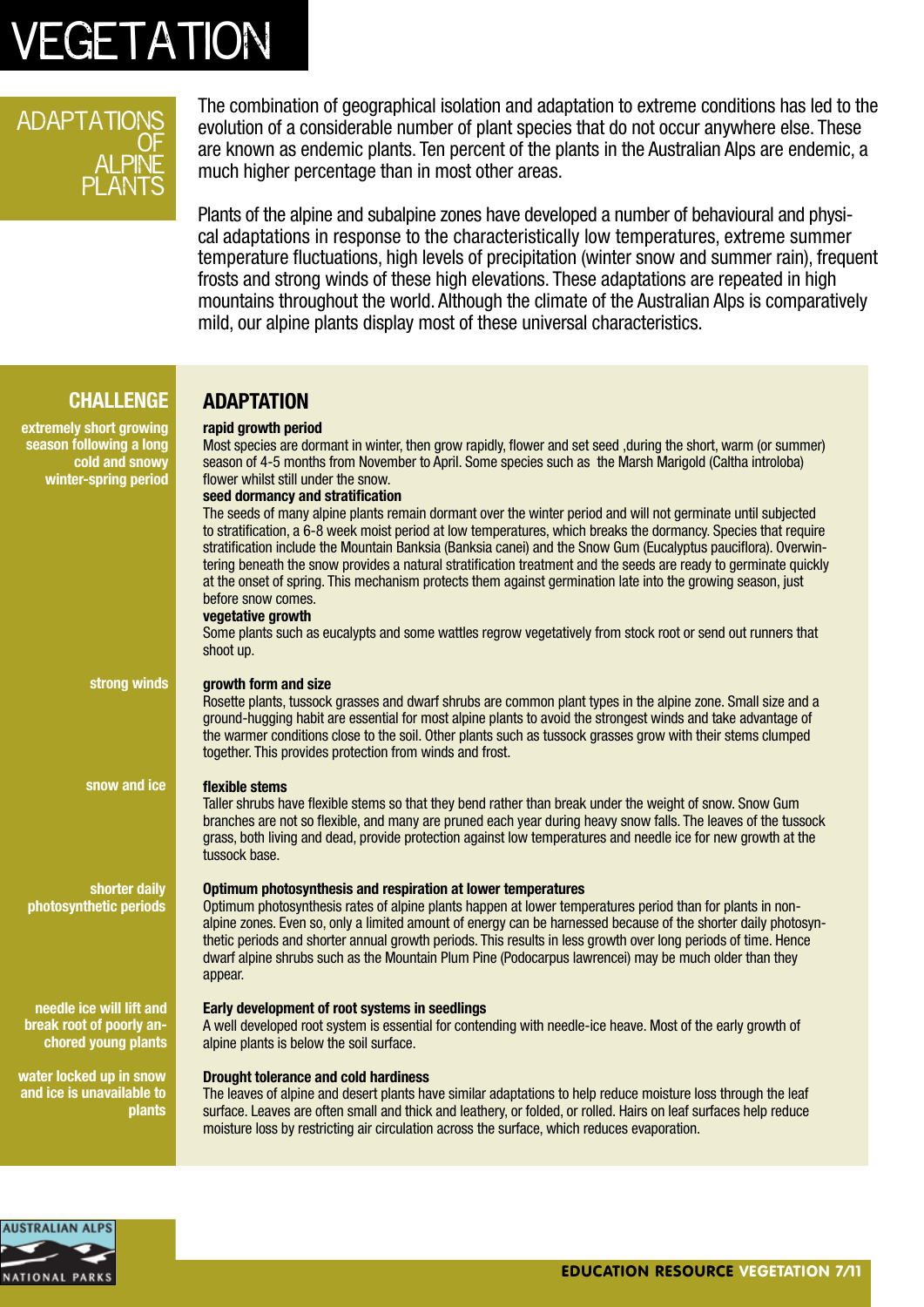

The uniqueness of the alpine and subalpine vegetation of the Australian Alps has been acknowledged nationally and internationally. Kosciuszko National Park and its plant communities have been recognised by the United Nations Educational Scientific and Cultural Organisation (UNESCO) as a World Biosphere Reserve. This is one of only 300 Biosphere Reserves listed world wide.

**Anemone Buttercup, a threatened species.**



Much of the area encompassing the Australian Alps has been protected in national parks and other conservation areas. Despite this, there are many threatening processes, both natural and those imposed by human interaction, that are having an increasing negative impact on the vegetation.

There are a number of native plants that currently have the status of threatened species. These include the Anemone Buttercup, Bogong Daisy-bush and the Silky Daisy Bush. The presence of introduced plants and animals, development for skiing and other recreational activities, tourism, grazing, forestry and fires have all had, or are having, significant impacts on the vegetation of the Australian Alps.



Millions of years ago the alpine and subalpine mountain peaks and ridges were once higher and more continuous, connected by large alpine or subalpine tracts. Over a long period of time, rivers have worn deep valleys, forming extensive areas of montane slopes.



This dissection has separated alpine areas and climatic changes such as global warming since the last ice age have caused them to recede. Alpine and subalpine zones, particularly in Victoria where the degree of dissection is greater, have become small islands isolated from each other by distance, different climatic conditions and different vegetation communities. These small pockets are even more vulnerable to human interaction because each is limited in area and adapted to particular climatic conditions. In addition, plant growth can be slow because of the short growing season and so recovery after damage may take longer than for plants growing in more favourable climates.

### PLANTS and fire

Fires have been a natural part of the landscape in south-eastern Australia for thousands of years, although always less frequent and of lower intensity in the alpine environment. Many plants in the Australian Alps have evolved to live with fire and some plants have developed special adaptations in response to fire. The effect of one fire is not as environmentally significant as the frequency, timing and intensity of fires over many years. This is called the fire regime and plants in Australia have adapted to particular fire regimes in different ecological zones and regions.

The alpine vegetation communities have adapted to a regime of infrequent and low intensity fires. Most plant species survive bushfires by using one or both of two basic mechanisms – one involving resprouting of damaged plants, the other a range of responses which result in new plants being established from seed. Fires of the right intensity and timing can trigger a successful survival response. However, harmful effects can follow fires that occur at the wrong time and fires that recur at the wrong frequency. The way in which some plants respond to fire is not always a specific fire adaptation. It may be a general response to stress and could be triggered by drought, frost, disease or browsing.

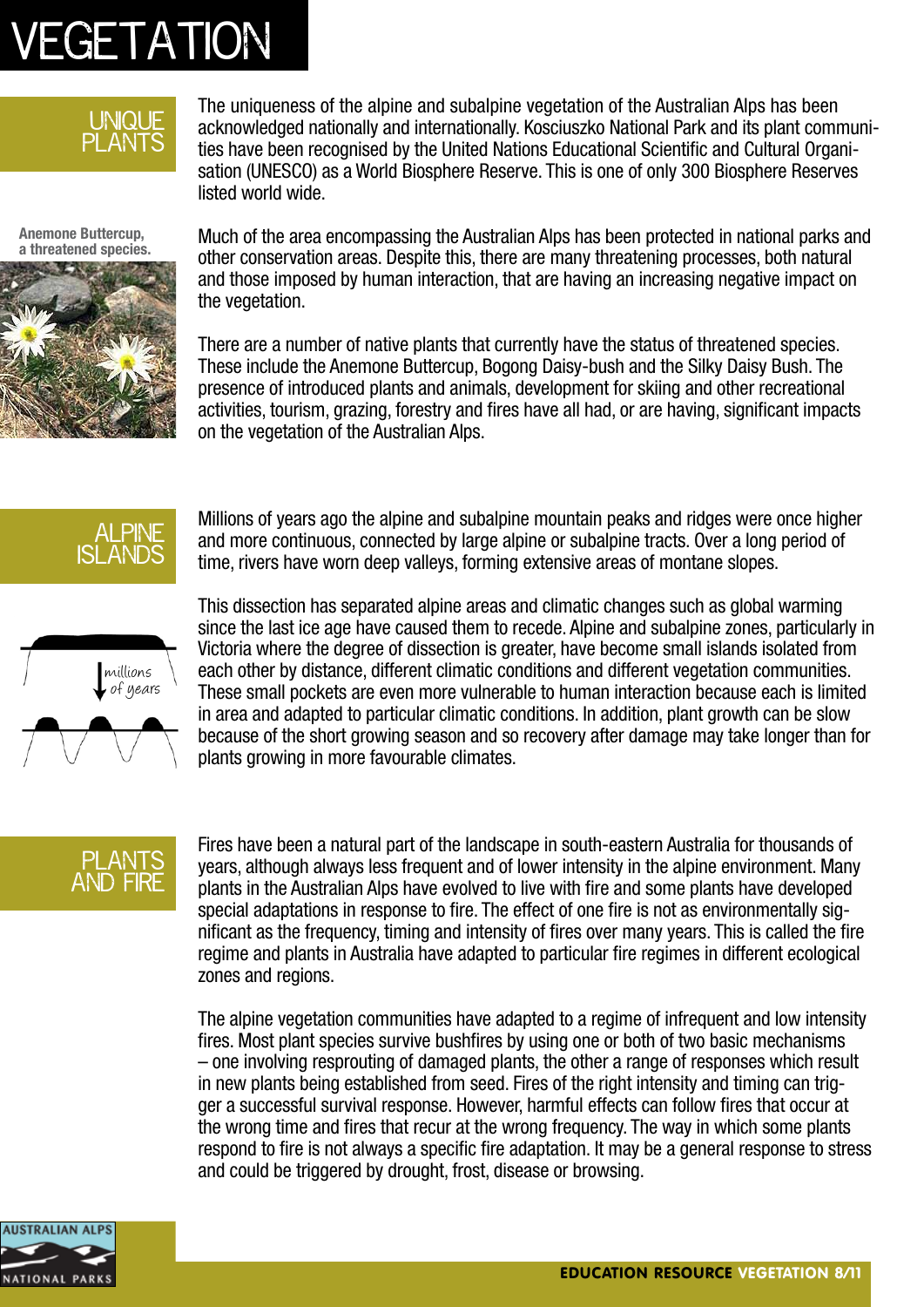

**Burnt Snow Gums.**

Eucalypts have a number of specific adaptations that enable them to survive and recover well from fires. A lignotuber is a bulbous mass that forms on the seedling below the surface of the soil. Most eucalypts develop lignotubers to varying degrees of size and strength. As the seedling lignotuber increases in size there is a proliferation of dormant bud strands within the woody mass. The storage tissues also contain nutrient and starch reserves. It is these reserves and the dormant buds which enable eucalypts to re-sprout following damage by grazing, fire, logging or some other agent of destruction.

Eucalypts also have the ability to produce epicormic shoots. A small shaft of tissue with bud producing properties, called an epicormic bud strand, grows radially outwards from the old leaf axil at a rate which corresponds to the diameter growth of the mother stem. These bud strands are capable of producing leafy shoots but are normally held back by growth substances produced in the leaves and shoots above them. Should these leaves and shoots be lost through insect attack or fire, this restraint is removed, and shoots may develop.

Some vegetation communities need fire to preserve their biodiversity. For example, Alpine Ash forests may only exist because periodic, intense fires create the conditions needed to reestablish them every one or two centuries. More frequent fire is needed to preserve diversity in heathlands or grasslands. Other communities, such as rainforests, might only persist if kept free of fire.

Many alpine and subalpine ecosystems can recover fairly readily from fire. However, wetlands can be very slow to recover particularly if the peat below the Sphagnum Moss gets burnt because of the changes in the hydrography of the community. Water, which was once held in the bogs, is no longer available, changing the character of the environment completely.

**Alpine Ash regeneration.**



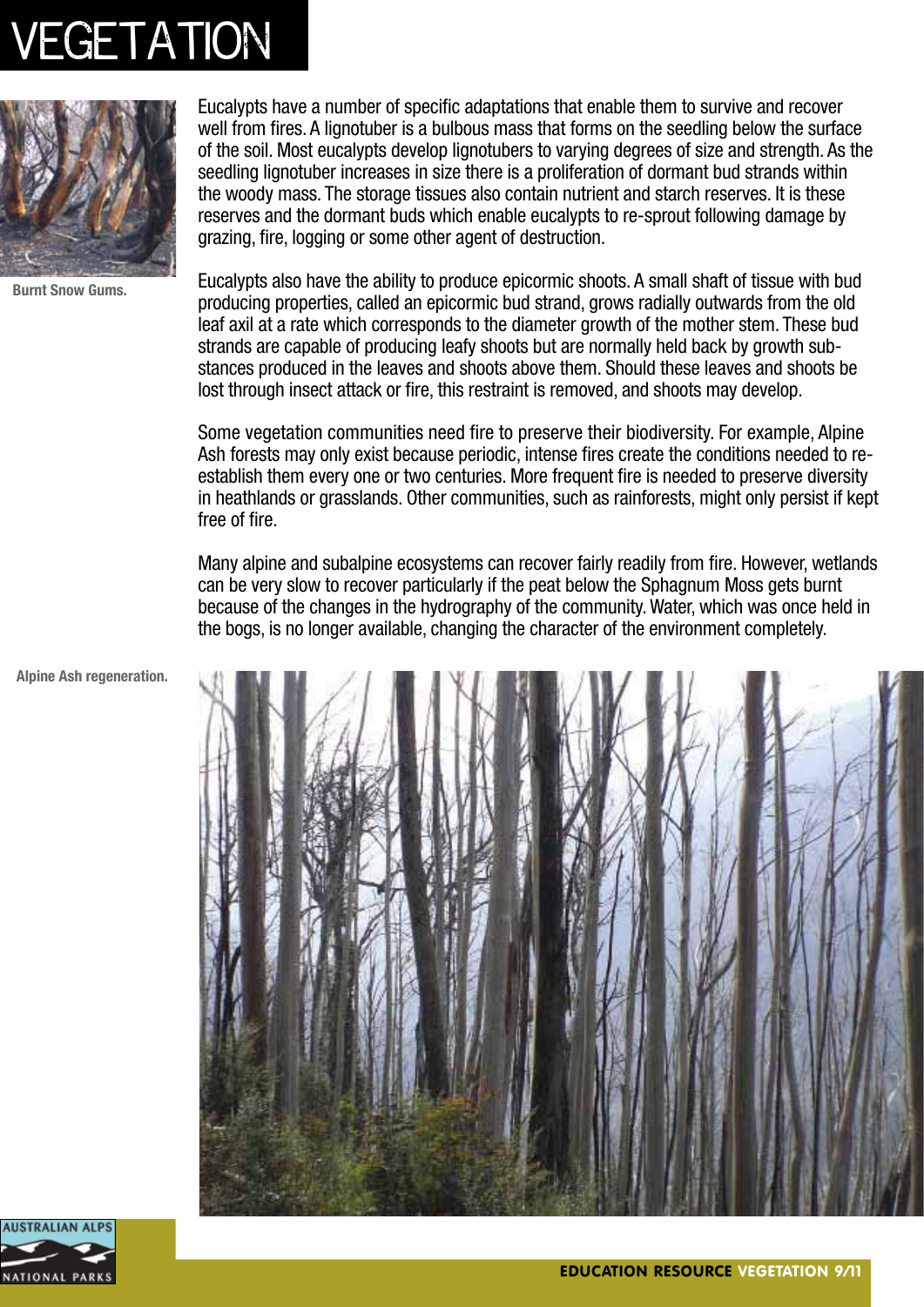#### plants that don't belong

A weed can be an introduced or a native plant, one that has invaded an ecosystem where it doesn't belong and where is has a negative impact. In the Alps most weeds are introduced plants that are there due to disturbance from past land uses.

Some weeds were introduced on purpose while others have arrived by accident. In the 1800s, European explorers and settlers planted crops such as blackberries as a food supply for people. There were also acclimatisation societies whose main aim was to make the new country feel and look more like England where the first European settlers originated. Ornamental trees and shrubs were planted in early gardens in towns in the Alps. Foreign grasses were planted for horses, sheep and cattle. Some introduced plants were used to stabilise road batters or revegetate disturbed areas.

**St John's Wort in flower.**



Weeds generally begin their invasion in areas of bare ground where native plants have been removed or have died for some reason. Many weeds appear to have links with roads and ski resort development. Some common weeds in the Alps include Radiata Pine, Black Willow, English Broom, Yarrow, Clover, St. John's Wort, Twiggy Mullein, Dandelion, Sorrel, Scotch Thistle, Lupin and Himalayan Honeysuckle.

It's likely that the weed, Orange Hawkweed has been in the Alps for some decades but only recently has it begun to spread and therefore been noticed by park managers. In other countries such as New Zealand, Hawkweed is a menace in alpine areas due to it being highly invasive. Park managers are investing significant resources on either eradicating this weed or containing it as much as possible. Once weed and pest animals have become fully established in a National Park, it is virtually impossible to eradicate them.

### **REFERENCES**

ACT Parks and Conservation Service (1986) *Namadgi National Park Management Plan*, ACT Government, Canberra.

Barlow, B.A. (1986) Flora and fauna of alpine Australasia, ages and origins. CSIRO, Melbourne.

Dixon, J. M. (1978) 'Mammals of the Australian Alps - a Brief Review of Past Work, with a View to the Future', in *The Victorian Naturalist,* Vol 95, pp. 216-221.

Frawley, K. J. (1986) *Australia's Alpine Areas: Management for Conservation*, National Parks Association of the Australian Capital Territory, Woden.

Land Conservation Council Victoria (1990) *Wilderness, Special Investigation*, Land Conservation Council Victoria, East Melbourne.

Land Conservation Council, Victoria (1977) Alpine study area report, Melbourne. Minister of Lands, (1944) in Hancock, W. K., (1972) *Monaro: a Study of Man's Impact on his Environment*, Cambridge University Press, Cambridge.

Nankin, H. (1983) 'Victoria'a Alps. An Australian Endangered Heritage', Australian Conservation Foundation, Canberra.